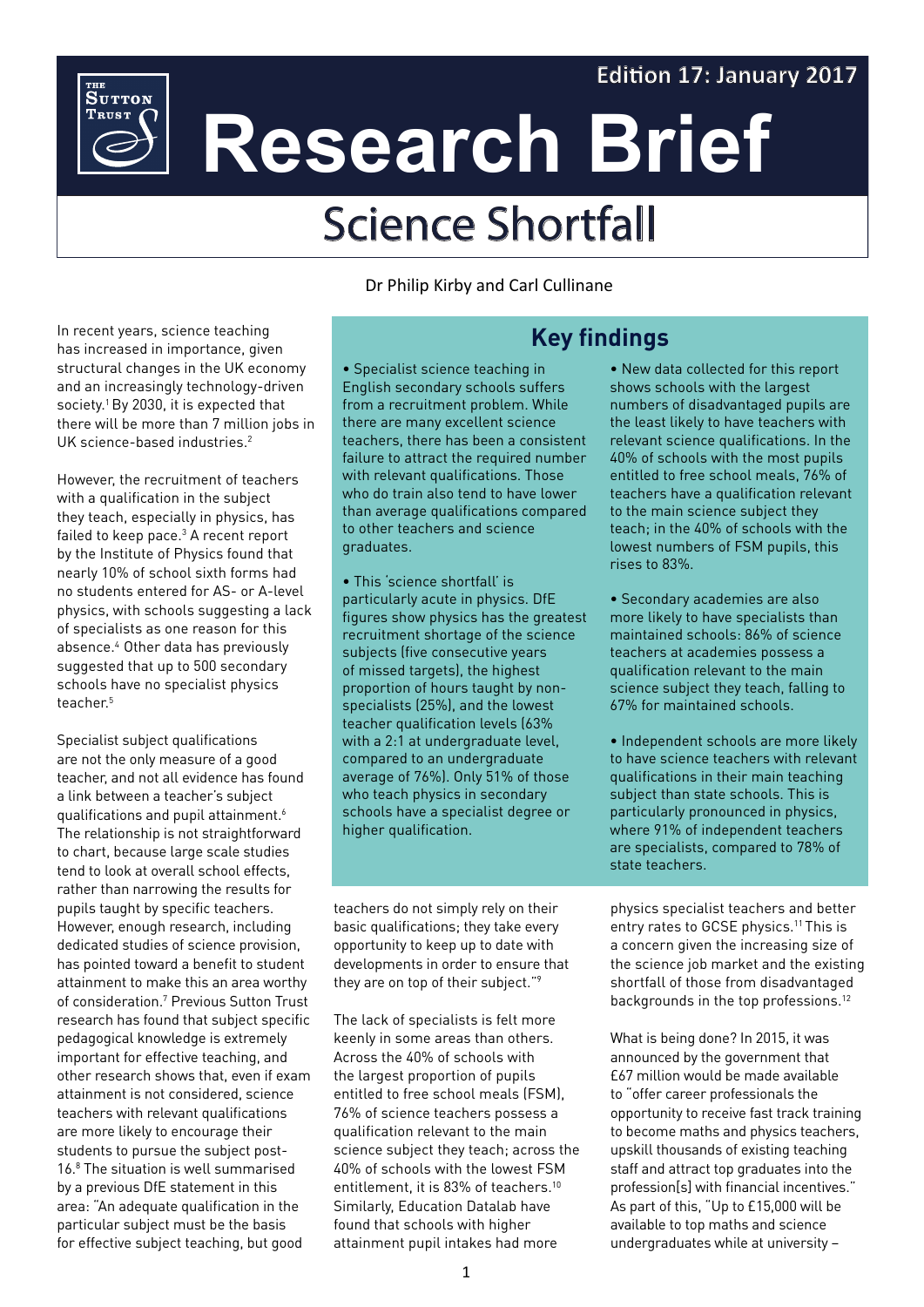|                                      | <b>Subject</b>                  | 2012/13     | 2013/14        | 2014/15 | 2015/16 | 2016/17* |
|--------------------------------------|---------------------------------|-------------|----------------|---------|---------|----------|
| <b>Entrants</b>                      | Biology                         | 800         | 720            | X       | 1050    | 1356     |
|                                      | Chemistry                       | 1170        | 1100           | 850     | 1003    | 1038     |
|                                      | Physics                         | 900         | 710            | 661     | X       | X        |
|                                      | <b>Biology, General Science</b> | 850         | $\pmb{\times}$ | 766     | X       | X        |
|                                      | Physics, Physics with<br>Maths  | 900         | 710            | 661     | X       | X        |
| <b>Entrants</b><br>as % of<br>target | Biology                         | Χ           | 95%            | X       | 89%     | 115%     |
|                                      | Chemistry                       | 109 %       | 126%           | 119%    | 95%     | 99%      |
|                                      | Physics                         | $\mathsf X$ | X              | X       | 71%     | 81%      |
|                                      | <b>Biology, General Science</b> | 101%        | X              | 85%     | X       |          |
|                                      | Physics, Physics with<br>Maths  | 97%         | 72%            | 67%     | X       |          |

Table 1: New entrants onto postgraduate Initial Teacher Training courses  $(x = data unavailable, * = proxisional<sup>17</sup>$ 

in return for a commitment to teach for 3 years after graduating."13 Such incentives hold promise, but recruitment remains a significant problem.

This brief uses data from the National Foundation for Educational Research (NFER) Teacher Voice Omnibus Survey, the Independent Schools Council's Annual Census and the Department for Education (DfE)'s annual School Workforce Census, amongst other datasets, to provide an overview and discussion of current trends in science specialism. Defining subject specialism is complicated, but here we try to apply as common an approach as

possible across the multiple datasets (see Annex). The brief focuses on secondary science provision and the access of disadvantaged pupils to specialist science teachers.<sup>14</sup>

## **OVERVIEW**

In the most recent DfE census, there were 6,300 teachers teaching physics in English secondary schools, 7,500 teaching chemistry and 8,700 teaching biology. Annually, physics teachers teach 44,500 hours of lessons, chemistry teachers 50,200 and biology teachers 57,300. For combined/ general science there are 32,100

teachers, who teach 384,900 hours of science, a large majority of science teaching as a whole. In total, there are 36,000 science teachers, teaching nearly 550,000 hours of science in English secondary schools.15

The past five years have seen government teacher recruitment targets missed in all three main science subjects (Table 1). The problem is especially pronounced in physics, which has had a long term recruitment shortage, and has continued to miss its target in each of the last five years. Trends across time are difficult to measure because of methodological changes to data collection (in this sense, absolute numbers can be misleading), but it is possible to highlight those years and subjects where targets have been missed. While provisional data for 2016/17 shows an improvement in all three science subjects from the previous year, particularly in physics, recent reports indicate that applications for physics places in the 2017/18 year are likely to be down substantially once again.<sup>16</sup>

One of the difficulties with the school provision of science is that STEM graduates are in such demand in the wider economy. Of all those enrolled on Initial Teacher Training (ITT) programmes by subject, physics trainees are the least likely to possess an undergraduate degree at 2:1 classification or above, followed



Figure 1: Cohort application rates onto postgraduate Initial Teacher Training courses, by undergraduate subject (2011)<sup>18</sup>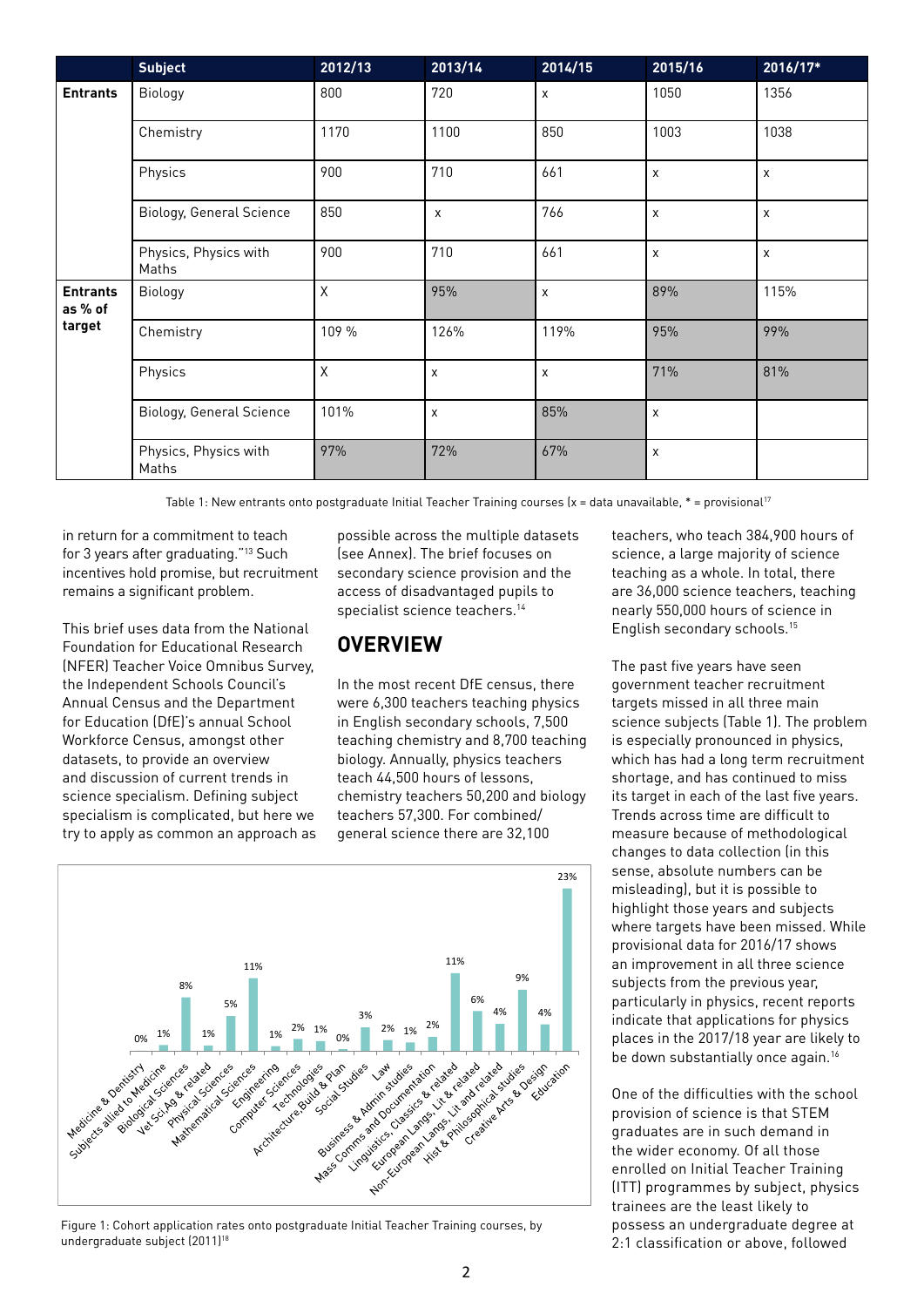closely by chemistry trainees (see Figure 3). Considering the distribution of degree classifications, this would appear to be only partly down to the fact that it is harder to get a first in science than in other degree courses, suggesting that top graduates in these subjects are entering professions other than teaching.

This is supported by other data. Figure 1 shows that the highest proportion of graduates entering ITT come from education undergraduate courses, as one might expect. However, 'Linguistics, classics and related', 'mathematical sciences', 'historical and philosophical studies', 'European languages, literature and related' and 'biological sciences' all have a higher proportion of students entering ITT courses than graduates in 'physical sciences'. Partly, this will be a product of the differing number of graduates in each year, as well as the relative number of required secondary teachers in each of these fields, but it is notable than just 1 in 20 graduates in physical sciences choose to enter ITT.

 The brief also finds differences in the proportion of science teachers with relevant science qualifications when disaggregated by region. Science teachers in London are more likely to possess a qualification in the subject that they teach than teachers in many other parts of the country. Again, these are broad trends, but given the distribution of poverty across the UK, it is important that students in different areas of the country have the same



Figure 2: % of secondary science teachers with a relevant qualification, by subject and type of qualification (data from DfE)<sup>21</sup>

access to specialist science teachers with relevant qualifications.

It is also important that any recruitment drive does not become a numbers game. A small-scale survey conducted by the University of Cumbria found that the shortage of physics and chemistry teachers, and the relative surfeit of biology graduates, has led to biology graduates teaching physics and chemistry. This is supported by Department for Education data suggesting that 73% of non-specialist physics teaching hours, and 87% of non-specialist chemistry teaching hours, are being taught by teachers with a biology qualification.19 Amongst other concerns, it has been suggested that this will lower the standard of



Figure 3: Entrants to postgraduate teacher training, by subject and proportion achieving 2:1 or above at undergraduate level (data from DfE)<sup>24</sup>

biology teaching and disenchant teachers who are teaching a subject other than that with which they are most familiar.<sup>20</sup>

#### **RESULTS**

## **Science specialists by qualification and degree classification**

Combined/ general science lessons at secondary school are the most likely to be taught by a teacher with a relevant qualification. In large part, this is due to the fact that qualifications in any of those that map to biology, chemistry and physics are deemed relevant in the teaching of this subject, increasing the likelihood that a teacher will have a relevant qualification. Nonetheless, teachers of biology are only slightly less likely to have a relevant qualification, and are actually more likely than combined science teachers to have a degree or postgraduate qualification. Figure 2 shows chemistry and physics specialist teaching lagging behind biology, with teachers of physics significantly less likely to possess a relevant qualification in that subject.

There also seem to be questions around the level of qualifications, as well as their relevancy. Of those graduates who entered postgraduate teacher training courses, STEM subject entrants possessed the lowest proportion of undergraduate degrees at 2:1 or better, while those in the humanities and social sciences generally possessed higher degree classes (Figure 3). It is possible that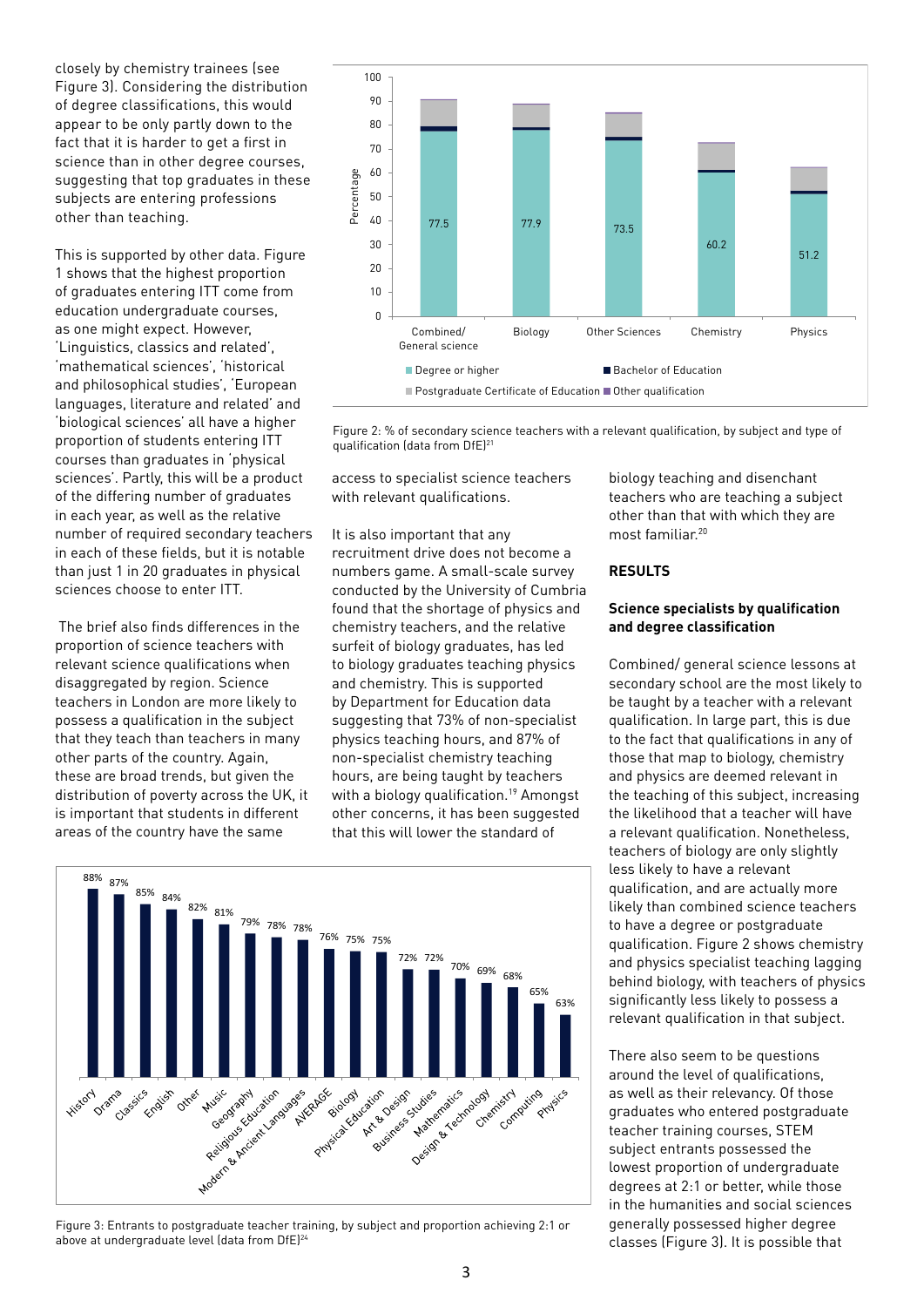Figure 5: % of secondary teachers with main teaching subject of biology, chemistry or physics and relevant qualification, by school type (data from NFER and ISC)

 $\Delta$ 

from the differing proportion of upper seconds and above awarded across subjects. To give a broad comparison, about 71% of students awarded first degrees in biological sciences in 2015 achieved a 2:1 classification or higher, and about 73% in physical sciences, which includes degrees in chemistry and physics.<sup>22</sup> However 75% of teacher trainees with a biology degree received a 2:1, compared to only 63% of those with a physics degree.

these differences are derived, in part,

These figures suggest that a large proportion of the highest achieving graduates in chemistry and physics go into professions other than teaching. The economy is increasingly demanding skills in this area, often with generous remuneration packages. That some of the UK's top science graduates are entering STEM careers other than teaching, though, may have the counterproductive effect of preparing today's young people less well for careers in the same. SCORE has previously recommended that, "Candidates applying for teacher training courses in shortage subjects (physics and chemistry) should not be discouraged from doing so on the basis of having attained a lower class degree. A policy that does so may reduce recruitment into teacher training in shortage subjects and could represent a loss of teaching talent."23 This might provide a solution in the short-term; in the long-term, of course, it would be desirable for science teaching to be able to attract the highest achieving graduates.

Data collected using NFER's Teacher Voice survey for the Sutton Trust (Figure 4) suggests that secondary teachers with a qualification relevant to the main science subject they teach are more common in schools that have fewer FSM students, and vice versa. Across the top two quintiles of schools with the most FSM pupils, 76% of teachers possess a qualification relevant to the main science subject they teach; across the bottom two quintiles, 83%. Given the linkage between the possession of specialist topic knowledge and high quality teaching, this suggests that FSM students may be less able to access some of the best science teachers, by this measure, than their more advantaged peers.

# **Science specialists: state vs. independent sector**

Science teachers are also more likely to have relevant qualifications in their main teaching subject in the independent sector compared to state schools. The differential is especially pronounced in physics, where a substantially higher proportion (91% vs. 78%) of independent school teachers possess a relevant qualification in their main teaching science subject than in state school teachers (see Figure 5).

Considering the breakdown by type of qualification and particular science subject shows that the differential in postgraduate degrees is especially stark. In biology, some 2% of state teachers possess a PhD relevant to their main teaching science subject, which rises to 11% in the independent

# Figure 4: Secondary science teachers with main teaching subject of biology, chemistry or physics

The proportion of science specialists at secondary academies is also higher than at local authority maintained secondary schools: some 86% of science teachers at academies possess a qualification relevant to the main subject they teach, falling to 67% for maintained schools. (This may reflect the fact that many academies are now high performing secondaries that converted since 2010.) And the level of specialism amongst senior leaders appears higher than classroom teachers. Of senior leaders that teach science, 86% possessed a qualification relevant to the main science subject they teach; the equivalent for classroom teachers was 76%.



and relevant qualification, by school and teacher type (data from NFER)<sup>25</sup>

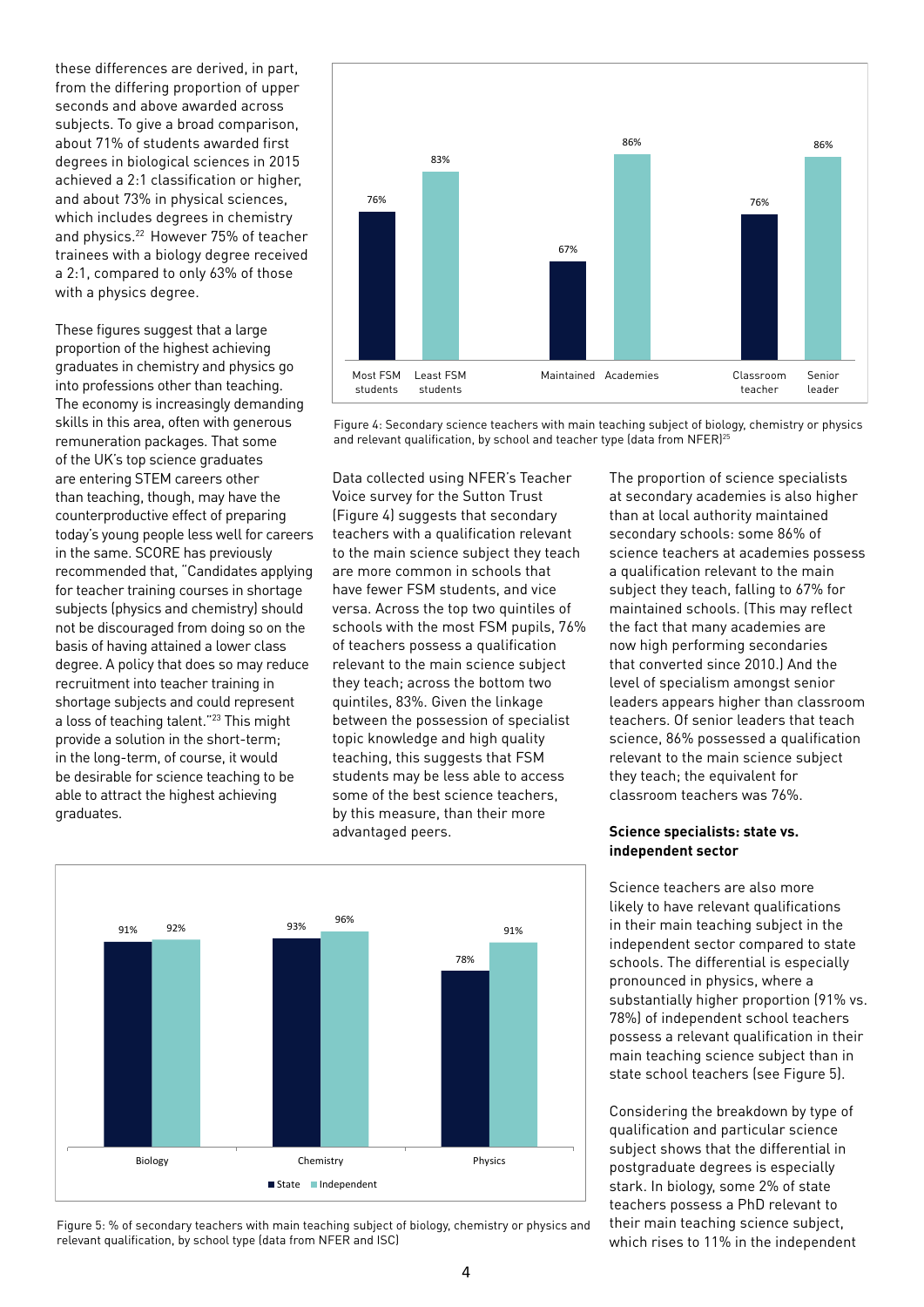sector; in chemistry, the equivalent figures are 7% and 20%; in physics, 3% and 9% (Figure 6). In terms of specialist qualifications in main teaching subject, the independent science sector appears to have an edge over the state.

## **Science specialists by school region**

Substantial differences in rates of specialist teaching in science subjects exist across English regions. Again, this is particularly pronounced in physics provision, which exhibits the widest regional disparities. Using DfE data, Figure 7 shows the proportion of science teachers with a relevant qualification by region. This broadly supports polling for the Sutton Trust, which suggests that London has among the highest rates of science specialism. However, there is no clear North/South divide in access to physics teaching by those with specialist qualifications, with the East and South East among the regions with the lowest rates, and the North East only just behind Inner London. Given the substantially lower regional variation in biology and chemistry teaching, there appear to be particular geographical inequalities in access to physics teaching.

## **Access to triple science**

Another consequence of the shortage and unequal distribution of physics teachers is in access to 'triple science' at GCSE – where students can study biology, physics and chemistry as separate subjects. Triple science is a



Figure 6: % of secondary teachers with main teaching subject of physics and relevant qualification, by type of qualification (data from NFER and ISC)

key avenue for pupils to access careers in STEM, and there has long been an access problem for disadvantaged pupils. Research conducted by the Sutton Trust has shown that only 13% of Pupil Premium students were taking triple science in 2013, compared to 30% of non-Pupil Premium students.27 While much of this difference can be attributed to prior attainment, a gap nonetheless remains.

Successive governments have sought to address the issue. Access to triple science increased in the 2000s when able pupils were first given an entitlement to study the subjects, and the Sutton Trust's *Changing the Subject* shows that the introduction of the English Baccalaureate has also encouraged a greater number of pupils

entries to triple science increasing from 17% of pupils in 2010 to 25% in 2013, including a 5 percentage point increase for Pupil Premium students. With triple science entry rates increasing as a result of these policies, teacher shortages remain a potentially limiting factor to this growth, and in particular the lack of physics teachers. That this shortage is greater in schools with intakes of lower attainment (often more likely to have more disadvantaged pupils), increasing the numbers and distribution of physics teachers should be a key goal in ensuring more equitable access to STEM careers across the socioeconomic spectrum.

to take more science subjects, with

# **CONCLUSION**

In the context of greater demand for STEM graduates, and a political climate that may lead to limits on the immigration to Britain of highly qualified workers, the need for the education system to increase access to scientific knowledge, training and ultimately careers is an increasingly important one. Much has been done to increase rates of teachers with STEM qualifications, but more needs to be done in order to increase the accessibility of specialist science teachers for all pupils. It has been said that social mobility increases when there is 'room at the top', and the expanding, highly-skilled science and technology sector is a prime candidate to offer such room. England's schools must give pupils from all backgrounds a greater



Figure 7: % of secondary physics, biology and chemistry teachers with a relevant qualification, by The Multimed Chance of seizing that opportunity. region and subject (data from DfE)26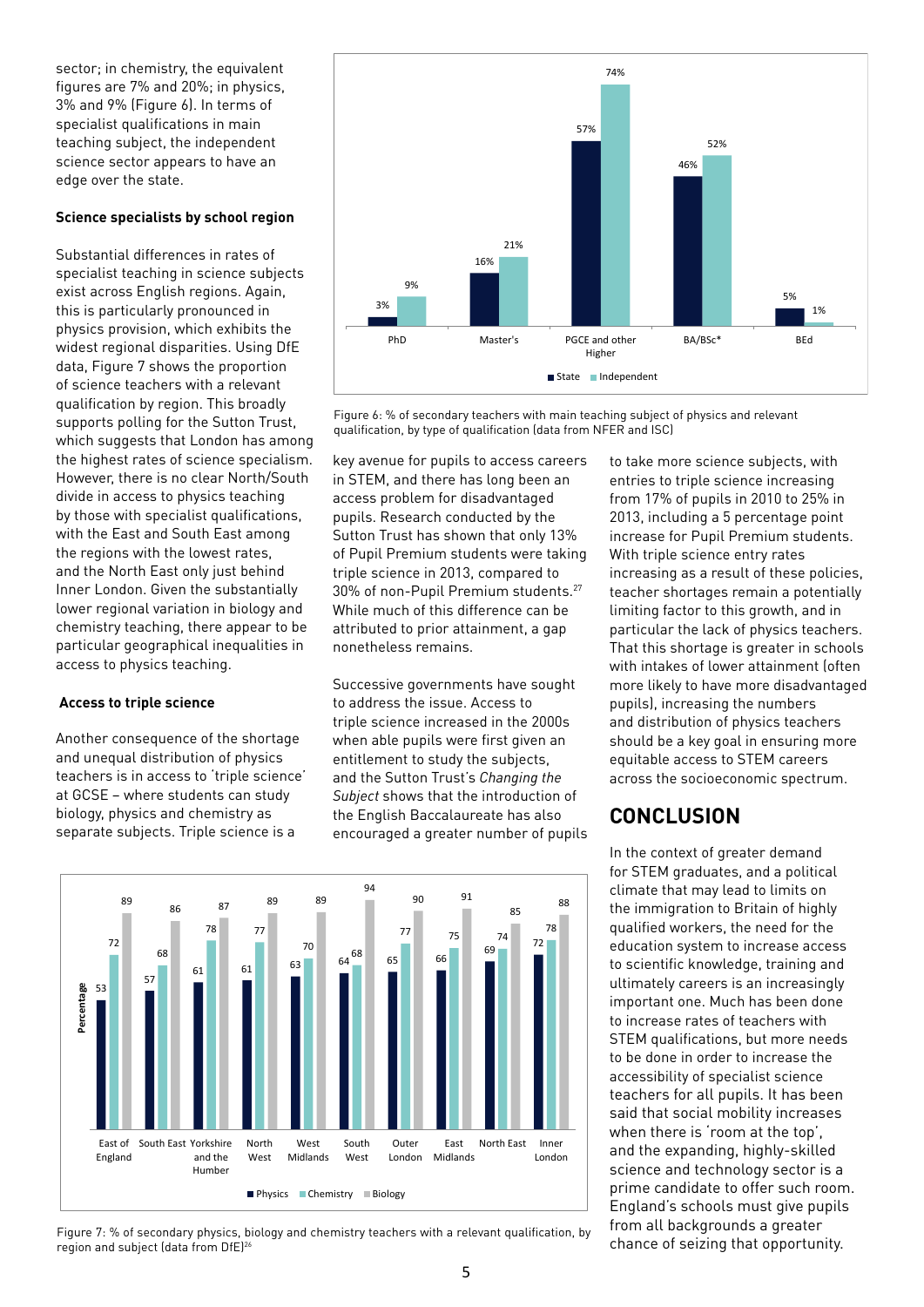# **Sutton Trust recommendations**

## **1. Further efforts need to be made to ensure that state school teachers have qualifications in the subjects they are teaching.**

Evidence, including the Sutton Trust's report *What Makes Great Teaching*, shows that the most effective teachers have deep subject knowledge. In the independent sector a higher proportion of teachers have relevant qualifications than in the state; these teachers are also more likely to possess qualifications of a higher academic level.

## **2. Incentives to address science teaching shortages should be targeted at schools in less advantaged areas.**

Schemes like Teach First and Brilliant Club have contributed to teachers with high levels of subject knowledge teaching in disadvantaged areas. To consolidate this, the Government should do more to target teaching incentives in these areas, perhaps trialling this approach in their new Opportunity Areas.

#### **3. In schools with shortages of physics teachers or none at all, local authorities or Multi Academy Trusts (MATs) should encourage teachers from other schools to offer continuous professional development (CPD) courses.**

Understanding how to teach a subject well can be as important as a formal qualification in that subject. However, in schools or areas lacking specialists, best practice knowledge exchange is less likely. MATs and local authorities could mitigate the effects of unequal access to these networks by pooling resources from other schools to encourage the professional development of non-specialists.

# **ANNEX – NOTE ON METHODOLOGY**

#### **Subject specialism**

In the DfE's annual School Workforce Census, as here, qualification refers to post-A level qualification and is defined as: Bachelor's degree or higher, Bachelor of Education, Postgraduate Certificate of Education (PGCE), Certificate of Education, or other qualification (including foundation degrees, non-UK qualifications and higher national diplomas).28 The vast majority of teachers possess bachelor's degrees. The School Workforce Census has some limitations in this regard, particularly in the non-collection of Subject Knowledge Enhancement Course participation records. These courses have been taken by many of those teaching physics in particular, and could contribute to a teacher being regarded as a specialist.

With respect to subject relevance, "A teacher's qualification was deemed as 'relevant' to the subject taught if the subject of their qualification… appeared in the list of JACS [Joint Academic Coding System] codes in the Department's subject mapping."<sup>29</sup> Under this, a qualification in pre-clinical medicine is deemed relevant to biology, a qualification in metallurgy to design and technology, and so forth. Some study subjects are relevant to more than one taught subject.<sup>30</sup>

In this brief, this DfE mapping document has been followed. However, differences in how data has been collected by the DfE and the other research organisations cited here, as well as its analysis, means that data are not strictly comparable between them. While this means that precise trends cannot be compared between graphs, each graph is internally consistent. Further detail on the exact data in each graph is presented in-text.

## **Data sources**

Since 2010, the DfE have been collecting data on the school workforce in England through the School Workforce Census. This provides statistics including teacher numbers, teachers' salaries, qualifications and absence levels. These are disaggregated by various characteristics, including teachers' age,

gender and ethnicity. It also tracks the relevance of teachers' qualifications by subject, using the aforementioned mapping document.

On three occasions a year, the NFER conduct a Teacher Voice Omnibus Survey. The Sutton Trust submitted questions on the theme of teachers' post-A level qualifications in February, 2015 (n=1,478) and this data is used for this report. For this survey, teachers volunteer to sit on a panel, but are unaware of the questions to be asked. It is ensured that teachers consulted are reflective of the teacher population as a whole, with a representative spread of school types, locations and student cohorts entitled to Free Schools Meals.

Data for the independent sectors is drawn from the 2015 ISC-administered survey of the independent sector, with the ISC's kind permission. All 1,267 schools holding UK membership of the constituent associations of the ISC were contacted, with responses collected over a period of two months. While this ensures that a high number of responses are received, it also means that respondents are self-selecting.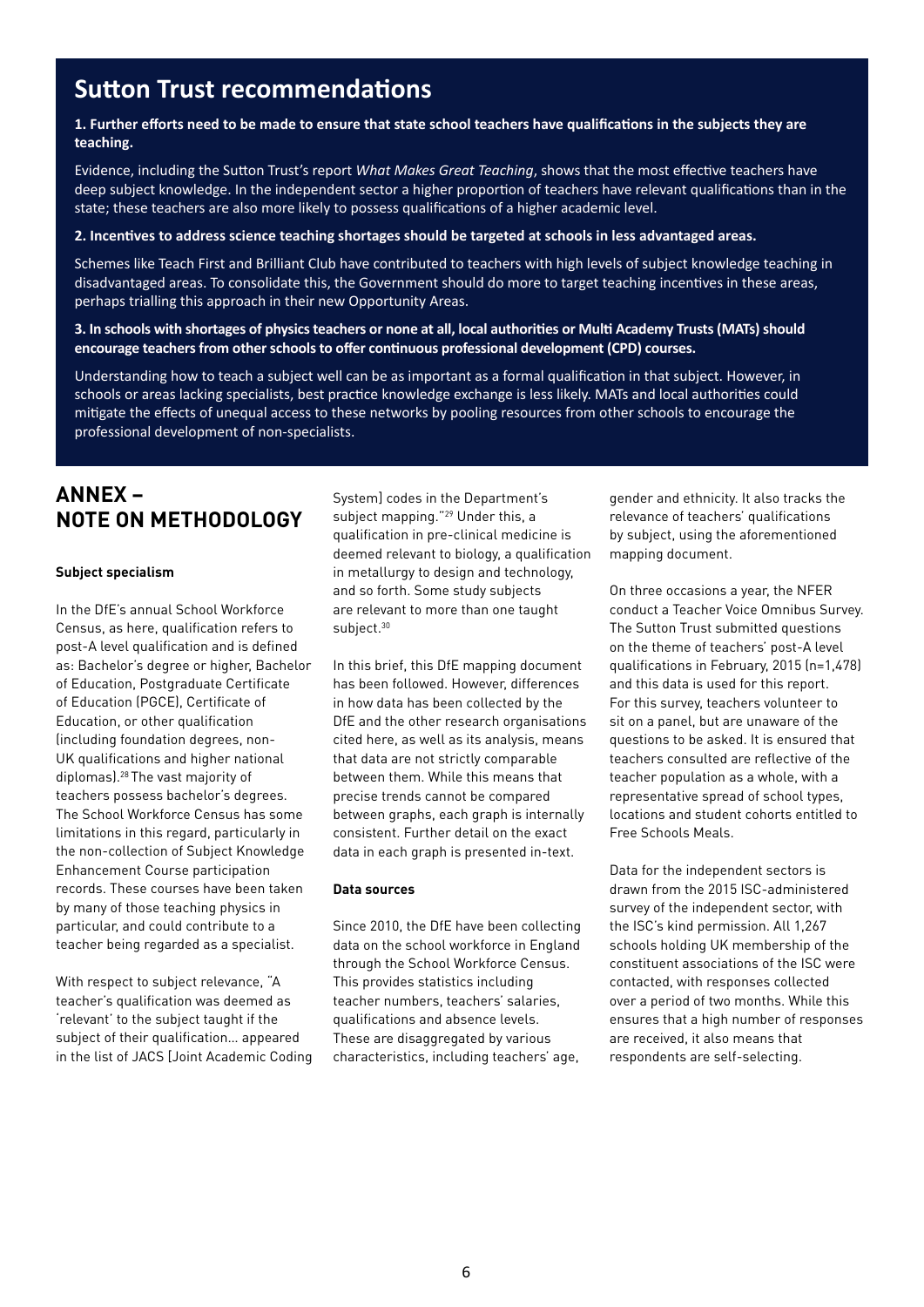# **ENDNOTES**

1. SCORE. (2011). *Subject specialist teaching in the sciences: Definitions, targets and data*. London: SCORE.

2 Prime Minister's Office. (2015, March 11). *Major push to get more maths and physics teachers into our classrooms*. Retrieved September 8, 2016, from https://www.gov.uk/government/news/major-push-to-get-more-maths-and-physics-teachers-into-ourclassrooms.

3 Bawden, A. (2015, September 15). '*There are just not enough teachers': Sciences struggle to recruit.* The Guardian. Retrieved November 10, 2015, from http://www.theguardian.com/education/2015/sep/15/not-enough-teachers-science-shortage-teachingjobs; DfE. (2015, July 2). Statistical first release: School workforce in England: November 2014. Retrieved November 10, 2015, from https://www.gov.uk/government/uploads/system/uploads/attachment\_data/file/440577/Text\_SFR21-2015.pdf.

4 Allen, T. (2015). *School sixth forms with no entries for A-level physics*: *A data report*. London: Institute of Physics.

5 SCORE (2011).

6 Education Datalab (2015). *Seven things you might not know about our schools.* London: Education Datalab. DfE (2016a). *Specialist and non-specialist' teaching in England: Extent and impact on pupil outcomes*. London: Department for Education.

7 Smithers, A., & Robins, P. (2005). *Physics in schools and colleges: Teacher deployment and student outcomes*. Buckingham: Carmichael Press.

Cawood, K. (2015). *The impact of a teacher's degree on their pupils' attainment: an econometric analysis of National Pupil Database and School Workforce Census data in the UK.* cited in DfE (2016a).

8 Coe, R. Aloisi, C., Higgins, S., and Elliot Major, L. (2014). *What makes great teaching? Review of the underpinning research.* London: Sutton Trust.

Hill, H.C., Rowan, B., and Ball, D.L. (2005). *Effect of Teachers' Mathematical Knowledge for Teaching on Student Achievement.* American Educational Research Journal, 42:2, pp371-406.

9 Department for Education and Skills. (2003). *Subject specialism: Consultation document*. London: Department for Education and Skills, p. 3; re. physics teachers, see: Smithers, A., & Robins, P. (2005), p. I; re. post-16 study, see: Institute of Physics. (2010). *Physics and: Teacher numbers – Briefing note*. London: Institute of Physics.

10 Relevant' subjects include qualifications in the subject itself, but also related subjects as defined by the DfE mapping document (see Annex).

11 Education Datalab (2016). *Teachers with a physics degree may improve entry rates to GCSE Physics, but don't appear to affect attainment*. Retrieved December 22, 2016, from http://educationdatalab.org.uk/2015/03/teachers-with-a-physics-degree-mayimprove-entry-rates-to-gcse-physics-but-dont-appear-to-affect-attainment/

12 Kirby, P. (2016). *Leading people 2016: The educational backgrounds of the UK professional elite*. London: Sutton Trust.

13 Prime Minister's Office (2015).

14 For analysis of the primary sector, see: Wellcome Trust. (2014). *Primary science: Is it missing out? Recommendations for revising primary science*. London: Wellcome Trust.

15 DfE. (2016b). Tables: SFR21/2016. Retrieved October 10, 2016, from https://www.gov.uk/government/uploads/system/uploads/ attachment\_data/file/533530/SFR21\_2016\_Tables.xlsx, Table 11.

16 TES (2017). *Teacher training numbers plummet for shortage subjects.* Retrieved January 5, 2017 from https://www.tes.com/news/ school-news/breaking-news/teacher-training-numbers-plummet-shortage-subjects

17 DfE (2016c). *Initial teacher training: trainee number census*. Tables: SFR57/2016. Retrieved December 22, 2016, from https://www. gov.uk/government/statistics/initial-teacher-training-trainee-number-census-2016-to-2017 For previous years see SFR46/2015, SFR48/2014, SFR32/2013 and Trainee Number census-2012 to 2013.

 18 UCAS. (2015). UCAS teacher training 2015 end of cycle report data tables. Retrieved October 10, 2016, from https://www.ucas. com/file/68761/download?token=6qBESeDj, Figure 75.

19 DfE (2016a). p.65.